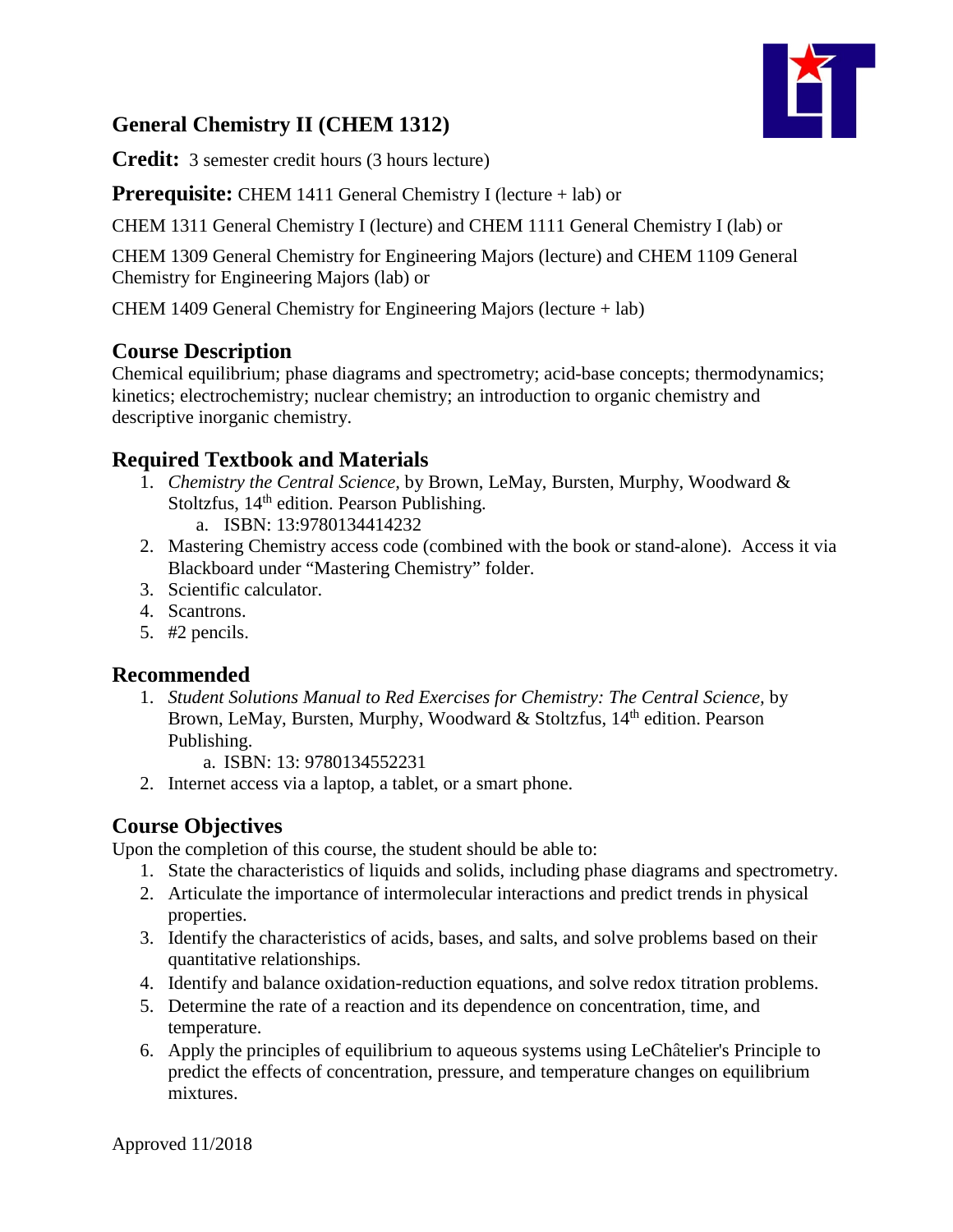- 7. Analyze and perform calculations with the thermodynamic functions, enthalpy, entropy, and free energy.
- 8. Discuss the construction and operation of galvanic and electrolytic electrochemical cells, and determine standard and non-standard cell potentials. Define nuclear decay processes.
- 9. Describe basic principles of organic chemistry and descriptive inorganic chemistry.

# **CORE Objectives**

- 1. Critical Thinking: to include creative thinking, innovation, inquiry, and analysis.
- 2. Communication: to include effective development, interpretation and expression of ideas through written, oral and visual communications.
- 3. Empirical and Quantitative Skills: to include the manipulation and analysis of numerical data or observable facts resulting in informed conclusions.
- 4. Teamwork: to include the ability to consider different points of view, and to work effectively with others to support a shared purpose or goal.

# **Course Outline**

- A. Gases
	- 1. Characteristics of Gases
	- 2. Pressure
	- 3. The Gas Laws
	- 4. The Ideal-Gas Equation
	- 5. Further Applications of the Ideal-Gas Equation
	- 6. Gas Mixtures and Partial Pressures
- B. Liquids and Intermolecular Forces
	- 1. A Molecular Comparison of Gases, Liquids, and Solids
	- 2. Intermolecular Forces
	- 3. Select Properties of Liquids
	- 4. Phase Changes
	- 5. Vapor Pressure
	- 6. Phase Diagrams
	- 7. Liquid Crystals
- C. Properties of Solutions
	- 1. The Solution Process
	- 2. Saturated Solutions and Solubility
	- 3. Factors Affecting Solubility
	- 4. Expressing Solution Concentration
	- 5. Colligative Properties
- D. Chemical Kinetics
	- 1. Factors That Affect Reaction Rates
	- 2. Reaction Rates
	- 3. Concentration and Rate Laws
	- 4. The Change of Concentration with Time
	- 5. Temperature and Rate
	- 6. Reaction Mechanisms
	- 7. Catalysis
- E. Chemical Equilibrium
	- 1. The Concept of Equilibrium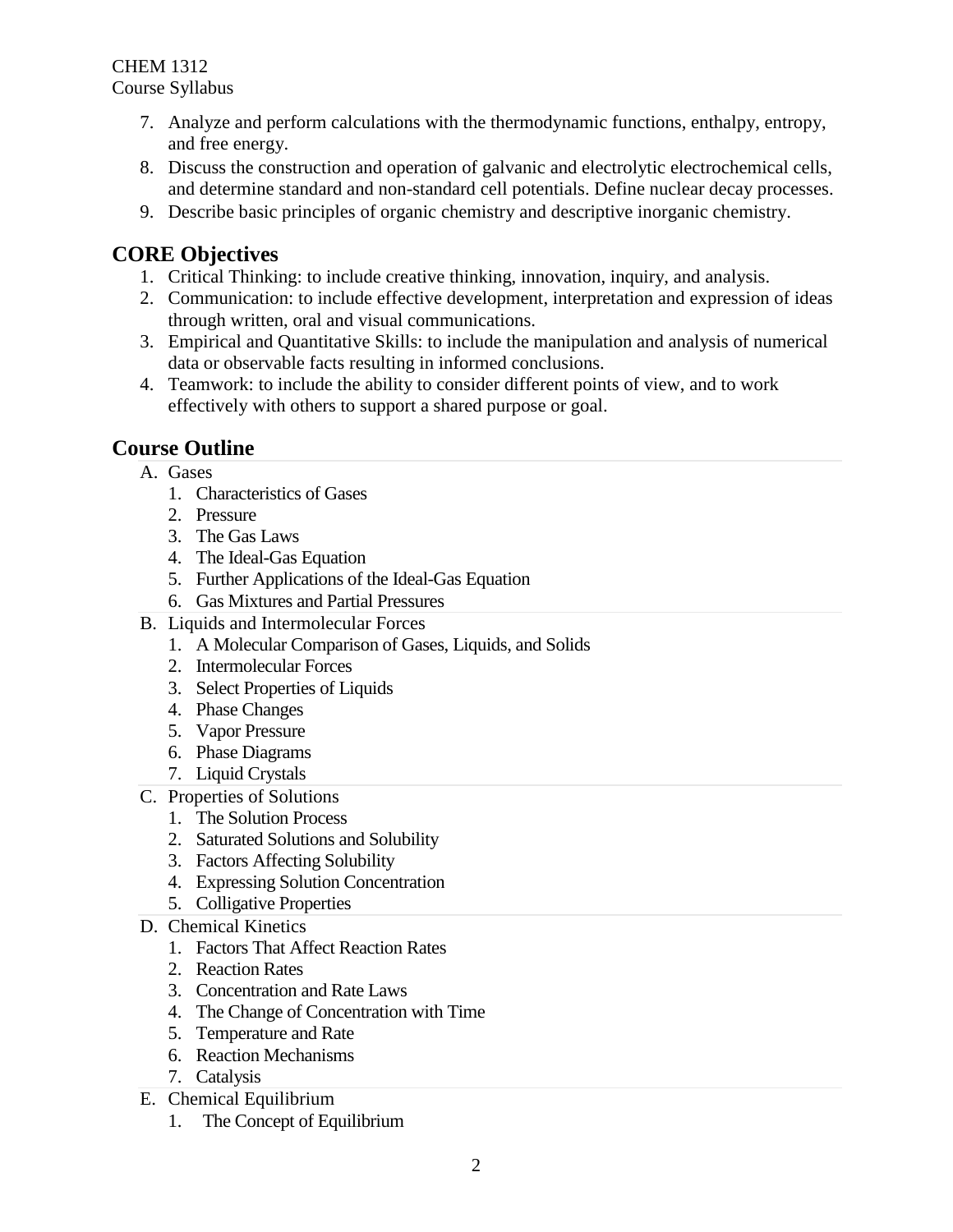- 2. The Equilibrium Constant
- 3. Understanding and Working with Equilibrium Constants
- 4. Heterogeneous Equilibria
- 5. Calculating Equilibrium Constants
- 6. Applications of Equilibrium Constants
- 7. Le Châtelier's Principle
- F. Acid-Base Equilibrium
	- 1. Arrhenius Acids and Bases
	- 2. Brønsted–Lowry Acids and Bases
	- 3. The Autoionization of Water
	- 4. The pH Scale
	- 5. Strong Acids and Bases
	- 6. Weak Acids
	- 7. Weak Bases
	- 8. Relationship Between Ka and Kb
	- 9. Acid–Base Properties of Salt Solutions
	- 10. Acid–Base Behavior and Chemical Structure
- G. Additional Aspects of Aqueous Equilibria
	- 1. The Common-Ion Effect
	- 2. Buffers
	- 3. Acid–Base Titrations
	- 4. Solubility Equilibria
	- 5. Factors That Affect Solubility
	- 6. Precipitation and Separation of Ions
- H. Chemical Thermodynamics
	- 1. Spontaneous Processes
	- 2. Entropy and the Second Law of Thermodynamics
	- 3. The Molecular Interpretation of Entropy and the Third Law of Thermodynamics
	- 4. Entropy Changes in Chemical Reactions
	- 5. Gibbs Free Energy
	- 6. Free Energy and Temperature
	- 7. Free Energy and the Equilibrium Constant
- I. Electrochemistry:
	- 1. Oxidation States and Oxidation–Reduction Reactions
	- 2. Balancing Redox Equations
	- 3. Voltaic Cells
	- 4. Cell Potentials under Standard Conditions
	- 5. Free Energy and Redox Reactions
	- 6. Cell Potentials under Nonstandard Conditions
	- 7. Batteries and Fuel Cells
	- 8. Corrosion
	- 9. Electrolysis

#### **Grade Scale**

| 90 – 100  | A |
|-----------|---|
| $80 - 89$ | B |
| 70 – 79   | € |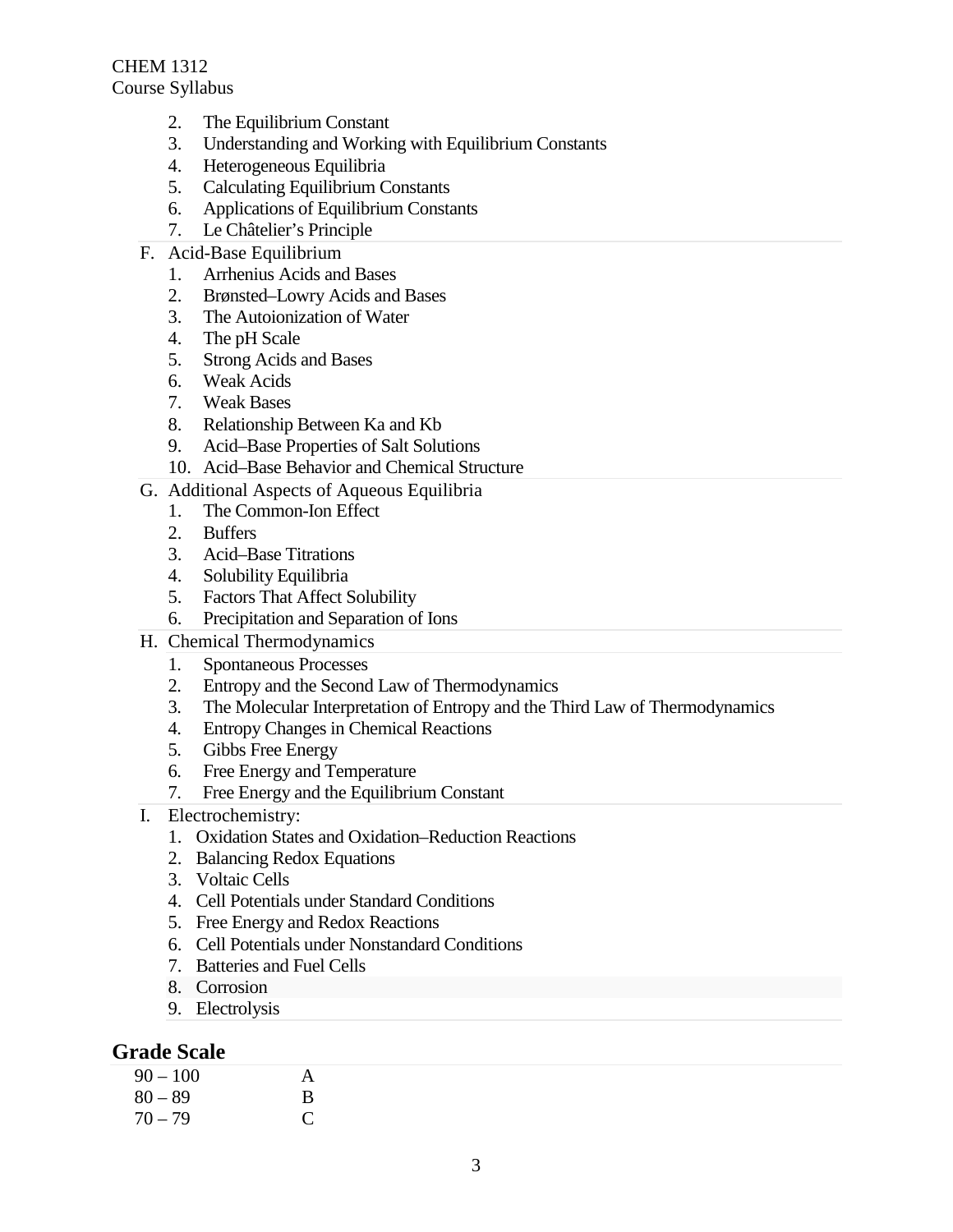> $60 - 69$  D  $0 - 59$  F

## **Course Evaluation**

Final grades will be calculated according to the following criteria:

| 1. Three major tests                     | 300 Points |
|------------------------------------------|------------|
| 2. Final Exam                            | 100 Points |
| 3. Post Lecture Homework                 | 100 Points |
| 4. Common Assignment (CORE presentation) | 100 Points |
| 5. Bonus points                          | 50 Points  |

To calculate your final grade divide your total points by 600.

## **Course Policies**

- 1. No food, drinks, or use of tobacco products in class.
- 2. During class time, all electronic devices need to be turned to silent or off, unless prior approval has been given by instructor to have them set to vibrate. (Permission will only be given in emergency situations.) It shall be considered a breach of academic integrity (cheating) to use or possess on your body any of the following devices during any examination unless it is required for that examination and approved by the instructor:
	- cell phone
	- smart watch/watch phone
	- laptop
	- tablet
	- electronic communication devices (including optical)
	- earphones connected to or used as electronic communication devices.

**1st Offense:** The exam will be taken from the student and the student will receive a grade of ZERO (0) for the exam which will be averaged into the student's class average and there will be NO MAKEUP of the test.

**2nd Offense:** The student will be removed from the class and will receive a grade of FAILING (F) for the entire lecture and lab grade. Students with special needs and/or medical emergencies or situations should communicate with their instructor regarding individual exceptions/provisions. It is the student's responsibility to communicate such needs to the instructor.

- 3. Do not bring children to class.
- 4. No late assignments will be accepted.
- 5. No make up exams will be given. In case of an emergency (**a proof must be submitted**), the final exam will replace the grade of the missed exam. **It is the student's responsibility to obtain missed lecture notes and class handouts and assignments**.
- 6. Attendance policy: two absences are allowed. If a student is tardy to class or departs early three times, it will be equal to one absence. Each absence beyond two absences will result in a 5 points deduction from your final grade. Roll will be taken daily at the beginning of the class. If you walk in after attendance has been taken you will be counted absent.
	- a. Your attendance is documented by using LIT starfish system.